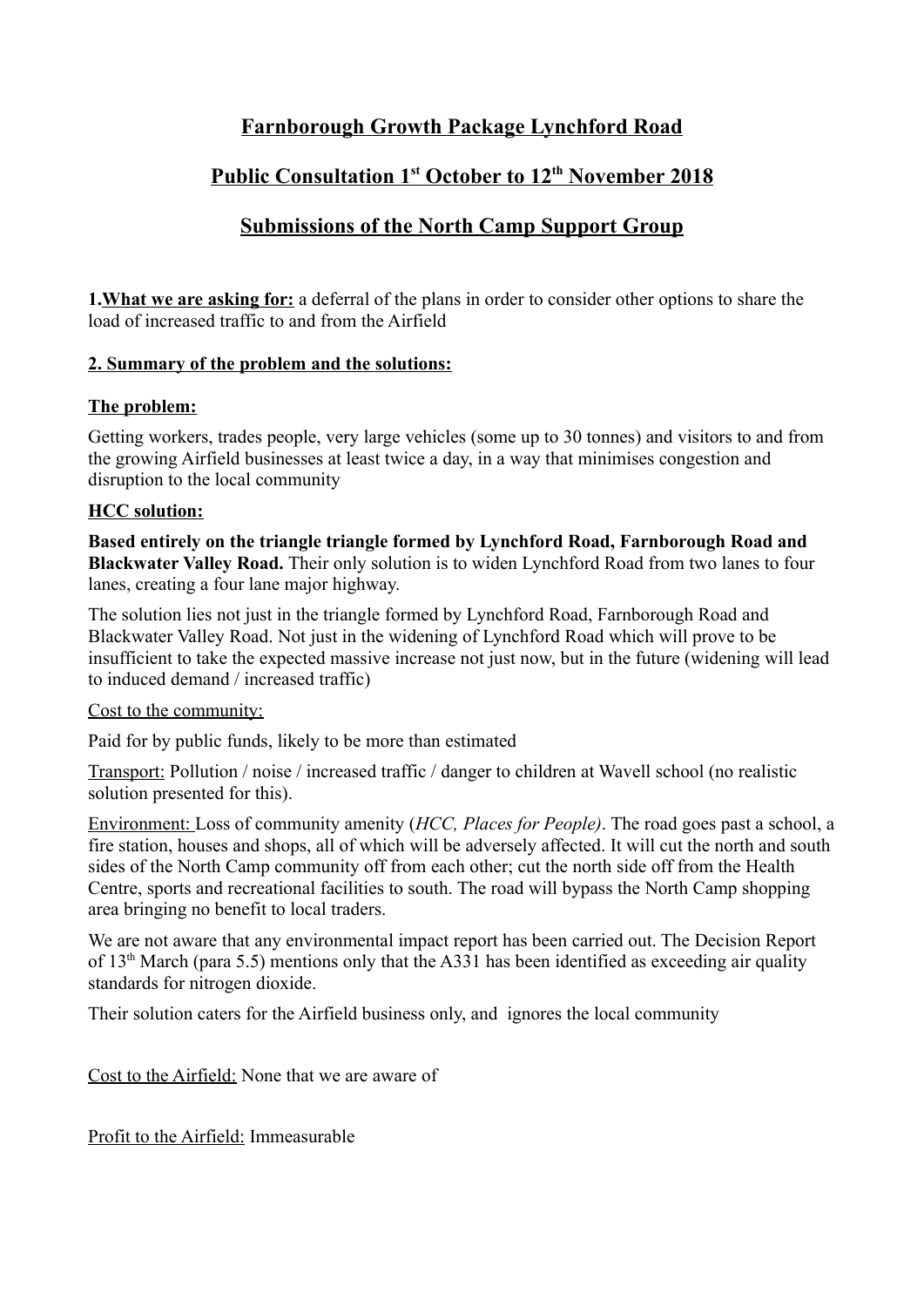## **OUR SOLUTION**

## **THINK OUTSIDE THE TRIANGLE**

The load needs to be shared more widely. See our map identifying other routes.

Identify and implement other measures:

Transport: include improving public transport; park and ride at A331 with buses direct and non-stop to the airport; regular buses from all railway stations direct to the Airfield; cycle hire at railway stations; improved cycling and walking facilities

Environment: Make North Camp the centre of the community stretching from south Farnborough to Hospital Hill. Green space could form a village green area and North Camp could become a local village with quality shops etc. enhancing the two town centres of Farnborough and Aldershot (not divided by a dual carriageway).

### **The arguments**

Please see our Deputation dated 13<sup>th</sup> March 2018 which sets out our case against the widening of Lynchford Road. We attach this as an appendix to this document. Please also see the attached map showing other routes to the Airfield from all sides of the airfield.

In addition we make comment on other matters as follows:

**Wavell School** It is impossible for the road widening plans to be carried out without huge danger to the almost 1000 pupils who cross the road at least twice a day. This number is expected to increase with further housing development. A number of different options have been suggested, but none are satisfactory. The road is already dangerous: there were two crashes at the crossing to the school in September. Hampshire police statistics show that on one day in October  $(23<sup>rd</sup>)$  at 13.30 hours, there were 567 vehicles travelling along Lynchford Road and 28 were speeding (5%).

### **General**

The proposals relating to the widening of the Lynchford Road and the consequent "enhancements" to North Camp are specifically stated to be to " alleviate traffic problems caused by commuter traffic travelling to and from the Airfield and Airfield businesses". "Lynchford Road was identified as providing the main vehicular access route to/from Farnborough International Ltd's New Conference and Exhibition Centre"(Consultation report March 2018)

#### **Planning considerations**

Two applications for recent major developments, the Wellesley Development (Grainger PLC) and the development of the Exhibition Centre Farnborough by ADS Groups Limited both contained claims that Wellesley and the Exhibition Centre would not entail changes to the existing road structure (Transport Strategy Officer's (Jim Pettitt) comment on the planning application, ref: 6/00580/FULPP).

The Exhibition Centre`s Transport Plan gives great detail about numerous transport measures to which they subscribe which are intended to reduce the traffic burden. It does not appear that HCC when considering current traffic problems relating to Lynchford Road, have demonstrated any knowledge of these transport measures (ref: 20<sup>th</sup> July 2016 Transport Statement by Farnborough International Limited,(Vectos, Transport Planning Specialists) paragraph 4, Movement and Travel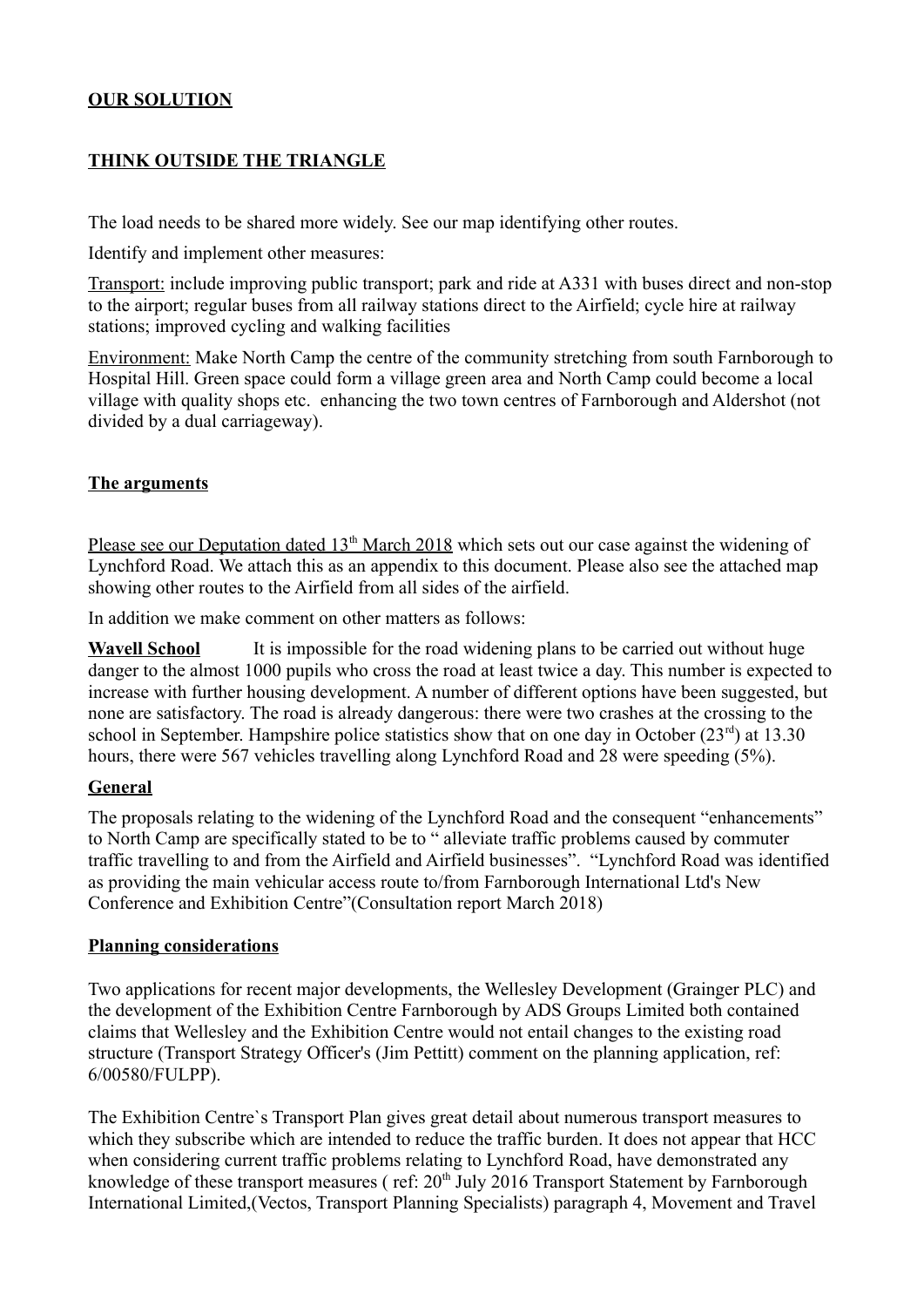### Strategy).

Planning applications also show further proposed expansion. It is a private airfield catering for the private jet industry with single use passenger planes. £50 million of cocaine was seized at the Airfield last year. The airspace over the Airfield has recently been sold and we understand that the Airfield is not subject to local planning rules.

The Airfield covers a vast area of the town of Farnborough. While the decision report dealt primarily with the roads which form a triangle consisting of the A325, A3011 and the A331, the part of Farnborough that is the Airfield has been ignored in the consultation. It is the local community that is going to pay the price of the impact of the Airfield and vehicular access to and from. The businesses at the Airfield and Business Park are international companies which could well afford to contribute to or pay for a road to benefit the community.

Existing maps and plans of Rushmoor, of which Farnborough is a part, show possible other routes to and from the Airfield in every direction. The Local Plan for Farnborough, until the current consultation just ending, shows a proposed road round the Airfield to the north and west leading to junction 4A of the M3. Another route to the south and east from theA325, and via the Wellesley estate now being constructed on former MOD land was also considered and has now been abandoned.

Since the airfield was sold to TAG Aviation, a private shell company, there has been a rapid expansion of the businesses on the airfield. The freeing up of land at the Airfield and Pyestock has led to a massive expansion in aeronautical and associated businesses. Now over 35 major businesses including: BAE systems, Fluor, Flight Safety, Gulf Stream and Zephyr. Gulf Stream is the principal aircraft service centre in the country. Flight Safety brings pilots from all over the World for training. The Exhibition Centre is host to major events of all kinds. This makes the Airfield a major venue for global events. It is unlikely that any of these businesses will be aware of or concerned about North Camp. This was demonstrated in the first plans prepared by Atkins International, where North Camp was not mentioned by name.

The price will include:

- the actual cost of the work to Lynchford Road paid for by the public. The Airfield itself is immune from these costs and enabled by the community to grow and increase its profits.
- Environmental problems including removal of vegetation and increased air and noise pollution with the associated public health costs.
- Increase road danger in particular to children having to cross 4 lanes of traffic to get to school.
- Social costs caused by the widened road acting as a barrier between North Camp Village and the Army Quarter, playing fields, sports facilities south of the road.
- The new road will act as a by pass around North Camp not as a conduit through it. Making North Camp less of a place.

As a result of consultation about the problems HCC came up with the current scheme which they claim will "alleviate" traffic problems in Farnborough.

We believe that the present problems could be treated as an opportunity to save and enhance North Camp for the future and create an imaginative solution which will benefit the whole community and the Airfield.

**The public consultation survey forms** The forms were complicated, confusing and contradictory. Participants were asked if they agreed or disagreed with the proposals, and whatever